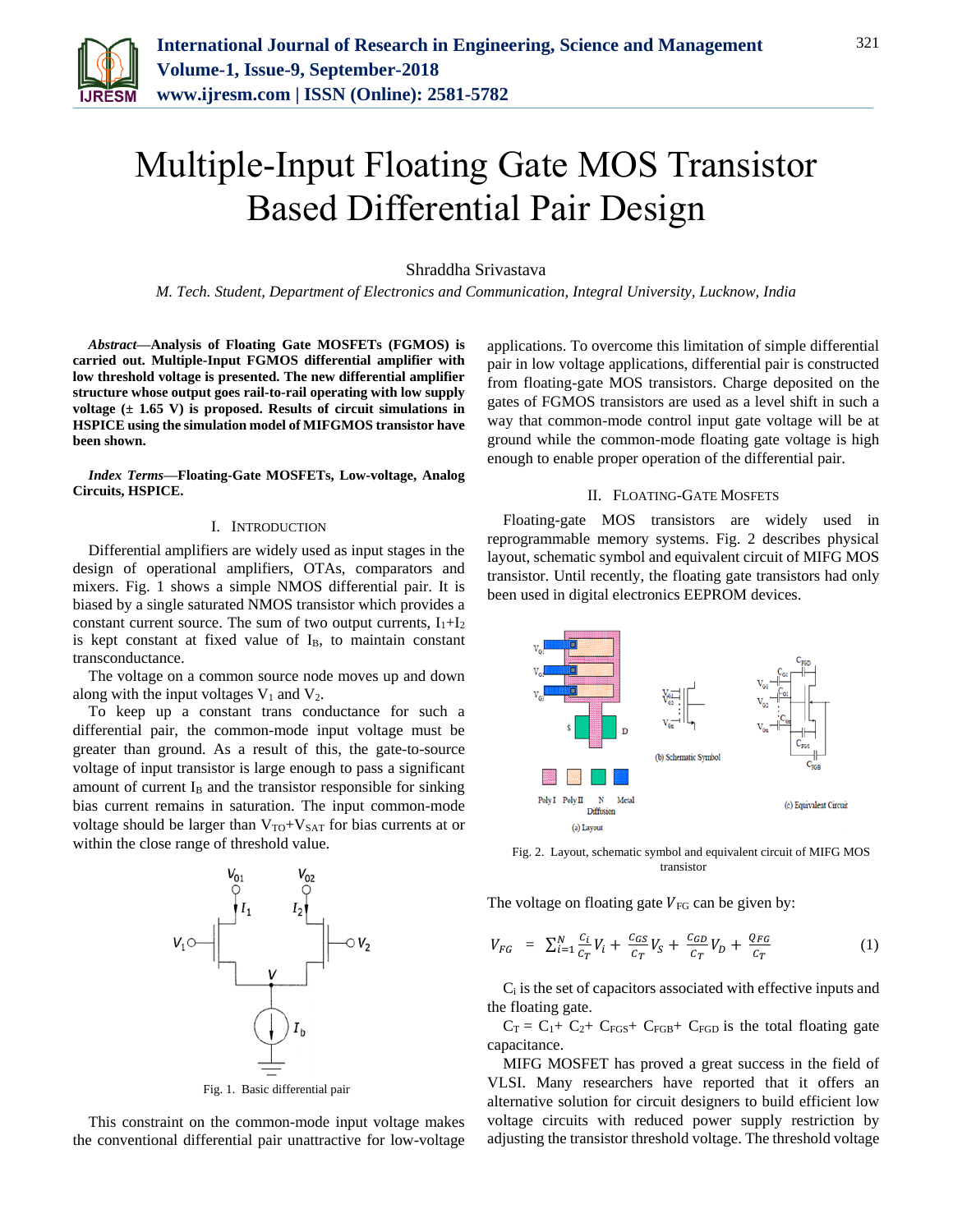

seen from the input gates can be modified by varying the amount of static charge on the floating gate by using ultra violet shining, hot-electron injection and Fowler-Nordheim process.

MIFG transistor circuits provides not only the easy implementation of linear weighted voltage addition and analog memory capabilities but also other useful features such as improvement in linearity with rail-to-rail swings and also low voltage operation. The circuit presented in this paper uses a folded cascade circuit design for low voltage applications.

A floating gate simulation model was proposed and it defines the coupling of the input capacitors as well as the parasitic capacitors as shown in Fig. 3.



Fig. 3. MIFG MOS transistor simulation model

In order to solve the convergence problem and minimize the loading effect to the circuit, a resistor connected in parallel with each input capacitor is added to the model. Now, these resistors are selected in such manner so that every branch possesses the same time constant.

#### III. MIFG DIFFERENTIAL PAIR

There are two circuits proposed for differential amplifier. They are explained in the next section given below.

*A. MIFG Differential Pair*



Fig. 4. MIFG MOS Differential Pair with low  $V_T$ 

MIFG differential pair shown in Fig. 4 is a low threshold voltage (VT) transistor. The floating voltage source used in the circuit may limit its common mode swing range if the floating voltage source cannot swing out of the supply rails. Trans conductance of differential pair is attenuated due to floating gate. The major drawback of this differential pair is that it

cannot have rail-to-rail range.

# *B. Rail -to-Rail MIFG Differential Pair*

To make a differential amplifier work under any circumstances, a differential input with rail-to-rail common mode range is required. The variation in transconductance of input stage is not desirable because it prevents the optimal frequency compensation of the amplifier. There are other drawbacks of changing transconductance of the differential pair. For instance, g<sup>m</sup> variation may introduce extra harmonic distortion because of the changing voltage gain.

The new rail-to-rail MIFG MOS Differential pair structure is biased using a non-floating voltage source and folded cascode circuit is used in low voltage input stage.

Almost, constant transconductance is achieved using the improved circuit shown in Fig. 5.



Fig. 5. Rail-to-Rail MIFG MOS differential pair

The voltage  $V_F$  on 2-input floating gate transistors can be given as:

$$
V_F = w_0 V_0 + w_1 V_1 + w_2 V_2 \tag{2}
$$

where, 
$$
w_i = \frac{C_i}{C_{TOTAL}}
$$
, i=0,1,2

Normally,  $C_i$  ( $i = 1, 2$ ) is much larger than  $C_0$ , which means  $w_0$  is very small. Thus, we can reach the approximation:  $w_1$  +  $w_2 = 1$ .

When  $V_{icm}$  (common mode input voltage) is almost equal to  $V_{DD}$ , for N type transistor, the floating gate can be at  $V_{DD}$  as long as the voltage at drain of the transistor is greater than  $V_{DD}$ - $V_{TN}$ . Thus,  $V_b$  can be directly  $V_{DD}$ .

When  $V_{\text{icm}}$  is close to the negative rail supply, there is a probability that tail current transistor may have no room to operate in saturation region.

So, we must increase the voltage on common mode node of the floating gate *VFG,cm*.

$$
V_{FG, cm} = w_1 V_{icm} + w_2 V_b \tag{3}
$$

Due to this, we must have high bias voltage  $V<sub>b</sub>$ , which takes the maximum value of  $V_{DD}$ . When  $V_b = V_{DD}$  and  $V_{icm} = -V_{SS}$ ,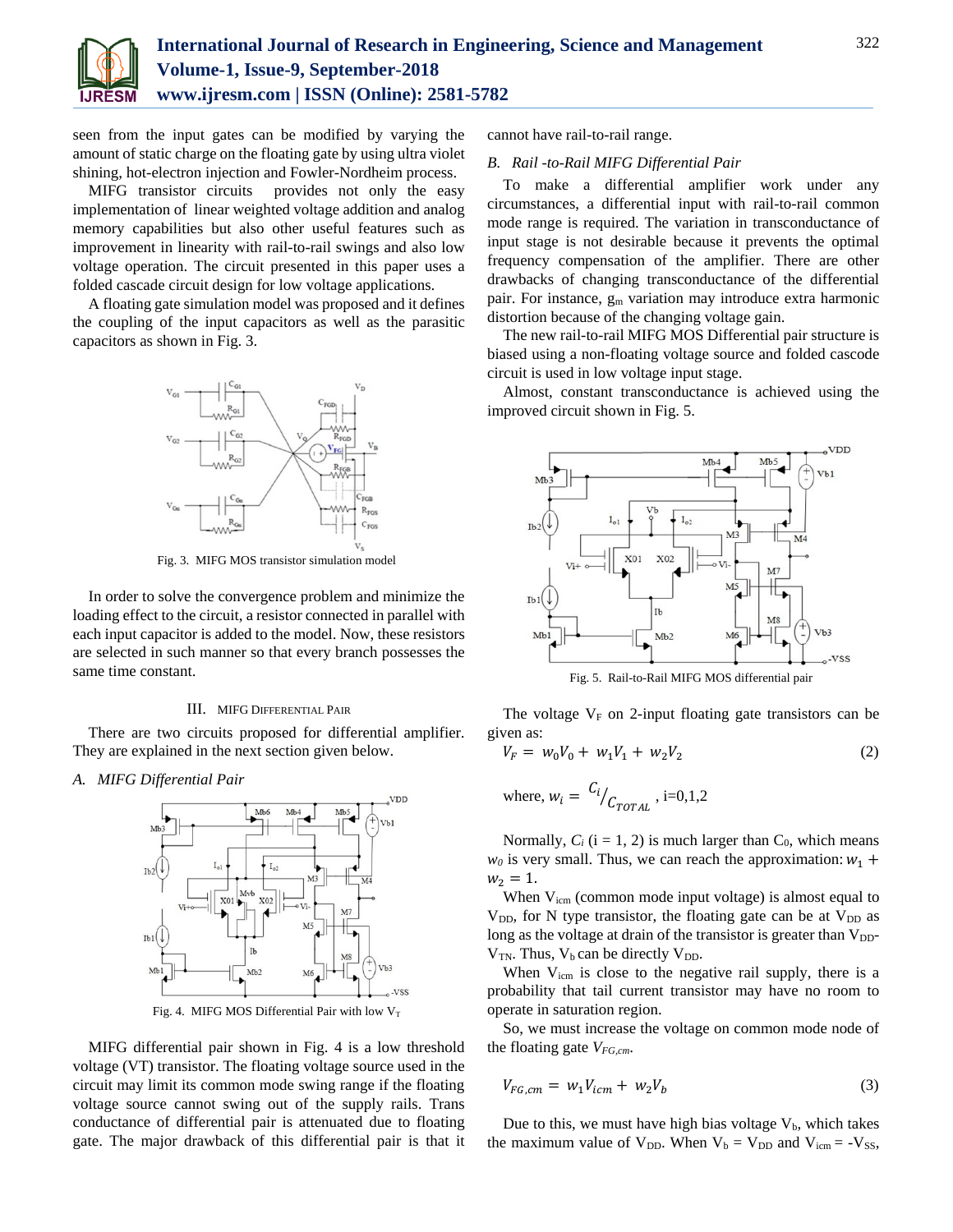

the above equation can be written as

$$
V_{FG,cm} = -w_1 V_{SS} + w_2 V_{DD} = -w_1 V_{SS} + (1 - w_1) V_{DD}
$$
  
=  $V_{DD} - w_1 (V_{SS} + V_{DD})$  (4)

For the proper operation of M1, M2 and tail current transistor, the given inequality should be satisfied:

$$
V_{FG,cm} \ge -V_{SS} + (V_{GS,M1,M2} + V_{DSAT,MTAIL})
$$
 (5)

From the above equations, we have

$$
(V_{DD} + V_{SS}) \ge \frac{(V_{GS,M1M2} + V_{DSAT,MTAIL})}{(1 - w_1)} \tag{6}
$$

Therefore, minimum supply voltage is

$$
V_{sup} = \frac{(V_{GS,M1,M2} + V_{DSAT,MTAIL})}{(1 - w_1)}
$$
(7)

## IV. SIMULATION RESULTS

The simulation results of proposed multiple-input floating gate MOS transistor based differential pair using TSMC 0.18μm CMOS process technology parameters in HSPICE is obtained. By following the common design procedure and considering the specified performance and model parameters, the sizes of the transistors are determined.

The input-output transfer characteristic curve of the proposed differential pair is shown in Fig. 6. The output voltage swing is observed to be rail-to-rail in DC. But it is also found that the transconductance parameter is degraded and this will ultimately result in lower gain.

The frequency response of the designed MIFG MOS differential pair is shown in Fig. 7. In the test setup, a differential AC signal is given to the inputs along with the DC bias potential is also applied. Through AC response, we can simulate the schematic to find out the bode plot.

It can be seen that the open loop gain is 45.008 dB for MIFG differential pair with -3 dB frequency of 2MHz. AC analysis is used to obtain CMRR of MIFG based MOS differential pair. CMRR is found to be 66 dB.



Fig. 6. DC Input-Output Transfer Characteristics of the MIFG MOS diffferential pair





Fig. 9. Transient response of MIFG differential pair The transient response of proposed differential pair is shown in Fig. 9. It has output voltage swing from -1.5 volts to 1.5 volts.

The positive slew rate estimated in Fig. 9 is found to be  $+2.2$ Volts/ $\mu$ sec and negative slew rate is found to be −2.3 Volts/μsec.

It is obtained by applying pulse input waveform.